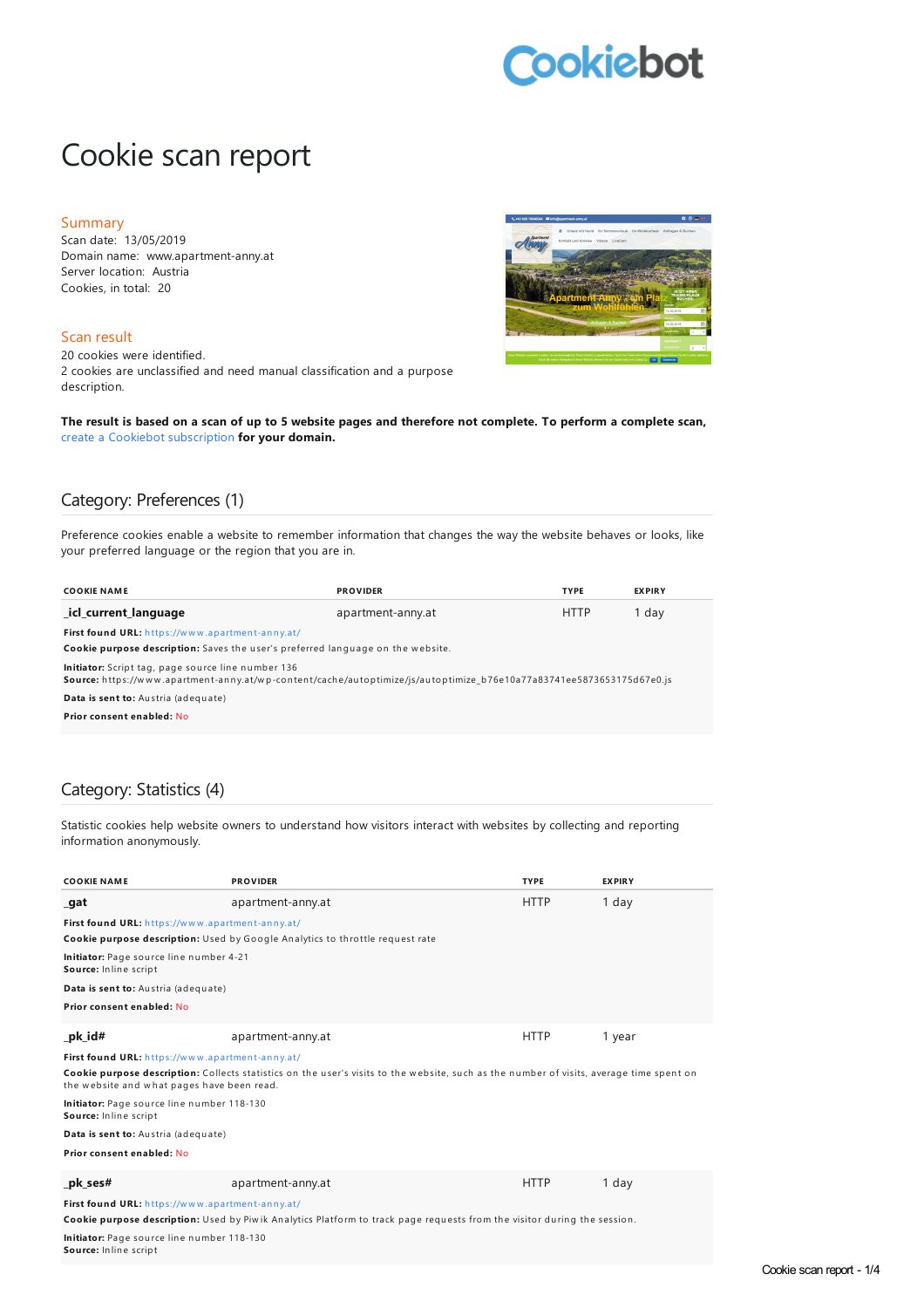Cookie purpose description: Used to send data to Google Analytics about the visitor's device and behavior. Tracks the visitor across devices and marketing channels.

**Initiator:** Inline script, page source line number 4-21

**Source:** h ttps://w w w .google-an alytics.com/r/collect?v=1\_v=j73a=1034535345t=pageview \_s=1dl=h ttps%3A%2F%2Fw w w .apartmen t-an ny.at%2Fdp=%2Fsmallsearch.htmlu l=en-usde=UTF-8dt=SmallSearchsd=24-bitsr=1024x768vp=999x740je=0\_u=IEBAAAAB~jid=4316371<br>21gjid=1499265018cid=152773742.1557732561tid=UA-49709986-1\_gid=1820039612.1557732561\_r=1z=21203011

**Data is sent to:** United States (adequate)

**Prior consent enabled:** No

#### Category: Marketing (13)

Marketing cookies are used to track visitors across websites. The intention is to display ads that are relevant and engaging for the individual user and thereby more valuable for publishers and third party advertisers.

| <b>COOKIE NAME</b>                                                                                                                                                                                                                                                                                                       | <b>PROVIDER</b> | <b>TYPE</b> | <b>EXPIRY</b> |
|--------------------------------------------------------------------------------------------------------------------------------------------------------------------------------------------------------------------------------------------------------------------------------------------------------------------------|-----------------|-------------|---------------|
| <b>GPS</b>                                                                                                                                                                                                                                                                                                               | youtube.com     | <b>HTTP</b> | 1 day         |
| First found URL: https://www.apartment-anny.at/videos/<br>Cookie purpose description: Registers a unique ID on mobile devices to enable tracking based on geographical GPS location.                                                                                                                                     |                 |             |               |
| Initiator: Iframe, page source line number 4<br>Source: https://www.youtube.com/embed/-9cao5ej1ba?feature=oembed                                                                                                                                                                                                         |                 |             |               |
| <b>Data is sent to:</b> United States (adequate)                                                                                                                                                                                                                                                                         |                 |             |               |
| <b>IDE</b>                                                                                                                                                                                                                                                                                                               | doubleclick.net | <b>HTTP</b> | 1 year        |
| First found URL: https://www.apartment-anny.at/videos/<br>Cookie purpose description: Used by Google DoubleClick to register and report the website user's actions after viewing or clicking<br>one of the advertiser's ads with the purpose of measuring the efficacy of an ad and to present targeted ads to the user. |                 |             |               |
| Initiator: Iframe, page source line number 4<br>Source: https://www.youtube.com/embed/-9cao5ej1ba?feature=oembed                                                                                                                                                                                                         |                 |             |               |
| <b>Data is sent to:</b> United States (adequate)                                                                                                                                                                                                                                                                         |                 |             |               |
| <b>NID</b>                                                                                                                                                                                                                                                                                                               | google.com      | <b>HTTP</b> | 6 months      |
| <b>First found URL:</b> https://www.apartment-anny.at/kontakt-anreise/<br>Cookie purpose description: Registers a unique ID that identifies a returning user's device. The ID is used for targeted ads.<br><b>Initiator:</b> Iframe, page source line number 4                                                           |                 |             |               |
| Source: https://www.google.com/maps/embed?pb=!1m18!1m12!1m3!1d3344.749716647765!2d12.824575215832073!3d47.278862118553<br>16:2m3!1f0!2f0!3f0!3m2!1i1024!2i768!4f13.1!3m3!1m2!1s0x0%3a0xe699d9ad0d007946!2sapartment+anny!5e1!3m2!1sde!2sat!4v152129375<br>4476                                                           |                 |             |               |
| Data is sent to: United States (adequate)                                                                                                                                                                                                                                                                                |                 |             |               |
| Prior consent enabled: No                                                                                                                                                                                                                                                                                                |                 |             |               |
| <b>PREF</b>                                                                                                                                                                                                                                                                                                              | youtube.com     | <b>HTTP</b> | 8 months      |
| First found URL: https://www.apartment-anny.at/videos/<br>Cookie purpose description: Registers a unique ID that is used by Google to keep statistics of how the visitor uses YouTube videos<br>across different websites.                                                                                               |                 |             |               |
| <b>Initiator:</b> Iframe, page source line number 4<br>Source: https://www.youtube.com/embed/-9cao5ej1ba?feature=oembed                                                                                                                                                                                                  |                 |             |               |
| <b>Data is sent to:</b> United States (adequate)                                                                                                                                                                                                                                                                         |                 |             |               |
| test_cookie                                                                                                                                                                                                                                                                                                              | doubleclick.net | HTTP        | 1 day         |
| First found URL: https://www.apartment-anny.at/videos/<br>Cookie purpose description: Used to check if the user's browser supports cookies.                                                                                                                                                                              |                 |             |               |
| Initiator: Iframe, page source line number 4<br>Source: https://www.youtube.com/embed/-9cao5ej1ba?feature=oembed                                                                                                                                                                                                         |                 |             |               |
| Data is sent to: United States (adequate)                                                                                                                                                                                                                                                                                |                 |             |               |
| <b>VISITOR INFO1 LIVE</b>                                                                                                                                                                                                                                                                                                | youtube.com     | <b>HTTP</b> | 179 days      |
| First found URL: https://www.apartment-anny.at/videos/                                                                                                                                                                                                                                                                   |                 |             |               |
| Cookie purpose description: Tries to estimate the users' bandwidth on pages with integrated YouTube videos.                                                                                                                                                                                                              |                 |             |               |
| Initiator: Iframe, page source line number 4<br>Source: https://www.youtube.com/embed/-9cao5ej1ba?feature=oembed                                                                                                                                                                                                         |                 |             |               |
| Data is sent to: United States (adequate)                                                                                                                                                                                                                                                                                |                 |             |               |
| <b>YSC</b>                                                                                                                                                                                                                                                                                                               | youtube.com     | HTTP        | Session       |
| First found URL: https://www.apartment-anny.at/videos/<br>Cookie purpose description: Registers a unique ID to keep statistics of what videos from YouTube the user has seen.                                                                                                                                            |                 |             |               |